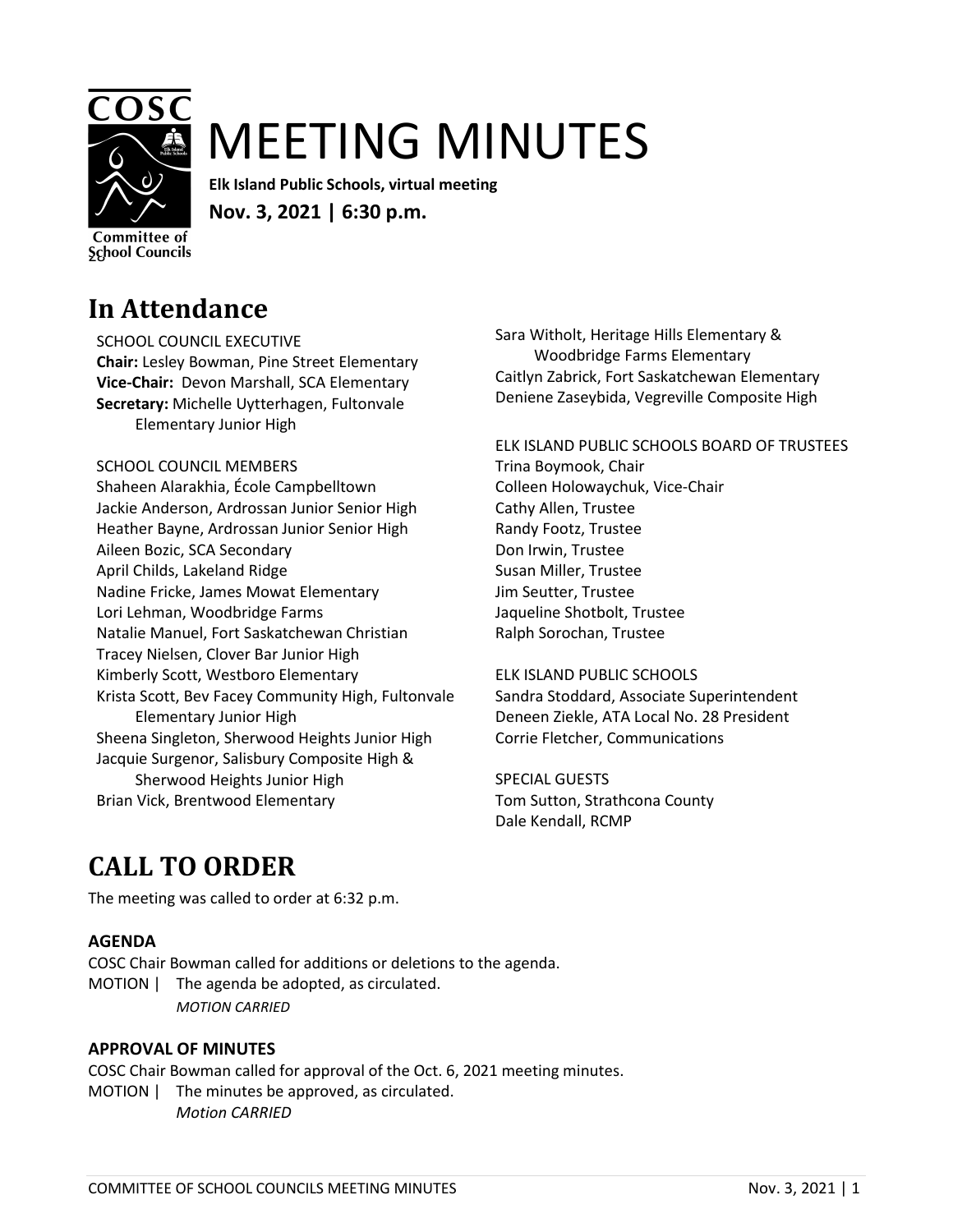### **Board Report**

Board Chair Trina Boymook presented the Board report.

#### **HIGHLIGHTS**

- On October 28, the new EIPS Board of Trustees was sworn in. For the 2021-22 school year, Trina Boymook was elected the Chair, and Colleen Holowaychuk was elected the Vice-Chair.
- At the October 28 Board meeting:
	- o Trustees directed EIPS administration to request funding from Alberta Education to address needed changes to several modular classroom units in the 2022-23 school year. If approved, the Division will: relocate three modular classroom units to SouthPointe School from Fultonvale Elementary Junior High; replace three modular classroom units at James Mowat Elementary with four new modular units; and demolish three modular classroom units at Uncas Elementary. EIPS expects a decision from the province in early 2022.
	- o The Board requested \$792,000 from the province's Learning Disruption Fund. The money will provide 12 to 16 weeks of targeted programming for 1,616 identified students in grades 2 and 3 related to literacy and numeracy learning loss during the pandemic—approval's expected in the new year.
- On November 24, the Board will begin its school Assurance Reviews—departments had their reviews in early November. For dates and times, contact your school principal.
- On November 14, Chair Boymook will attend a meeting of Board Chairs to discuss the new kindergarten to Grade 6 curriculum and share feedback from EIPS families, communities and staff.
- On November 15-16, Chair Boymook's attending the Alberta School Boards Association Fall General Meeting.
- On December 6-7, trustees will take part in a Board Retreat, focused on setting priorities for the Board.
- The Board will soon review and approved the Division calendar for the 2022-23 school year.

#### COMMENTS AND QUESTIONS

**Question:** Has the National Day of Reconciliation, September 30, been added to the calendar for next year? **Answer:** Yes. It's a school closure day every year going forward.

#### **Q: What were the costs associated with administering the learning gap analysis tests?**

**A:** EIPS will bring exact figures to the next meetings. But the cost totalled less than \$5,000 and EIPS feels it was well worth the costs.

### **ATA Report**

ATA Local No. 28 President Deneen Zielke presented the ATA report. **HIGHLIGHTS**

- The ATA and Alberta School Councils' Association have joined forces to launch a new Stand for Education campaign.
- Families and teachers across Alberta are working together and lobbying the province to put children first in the public education system—by making necessary changes to the draft K-6 curriculum and funding manual.
- To learn more visit *[standforeducation.ca](https://standforeducation.ca/)*.

### **For Information**

**TRUSTEE INTRODUCTION –** Trina Boymook, EIPS Board Chait

• Chair Boymook introduced the new EIPS Board of Trustees: Trina Boymook, Chair, Colleen Holowaychuk, Vice-Chair, Cathy Allen, Randy Footz, Don Irwin, Susan Miller, Jim Seutter, Jacqueline Shotbolt, and Ralph Sorochan.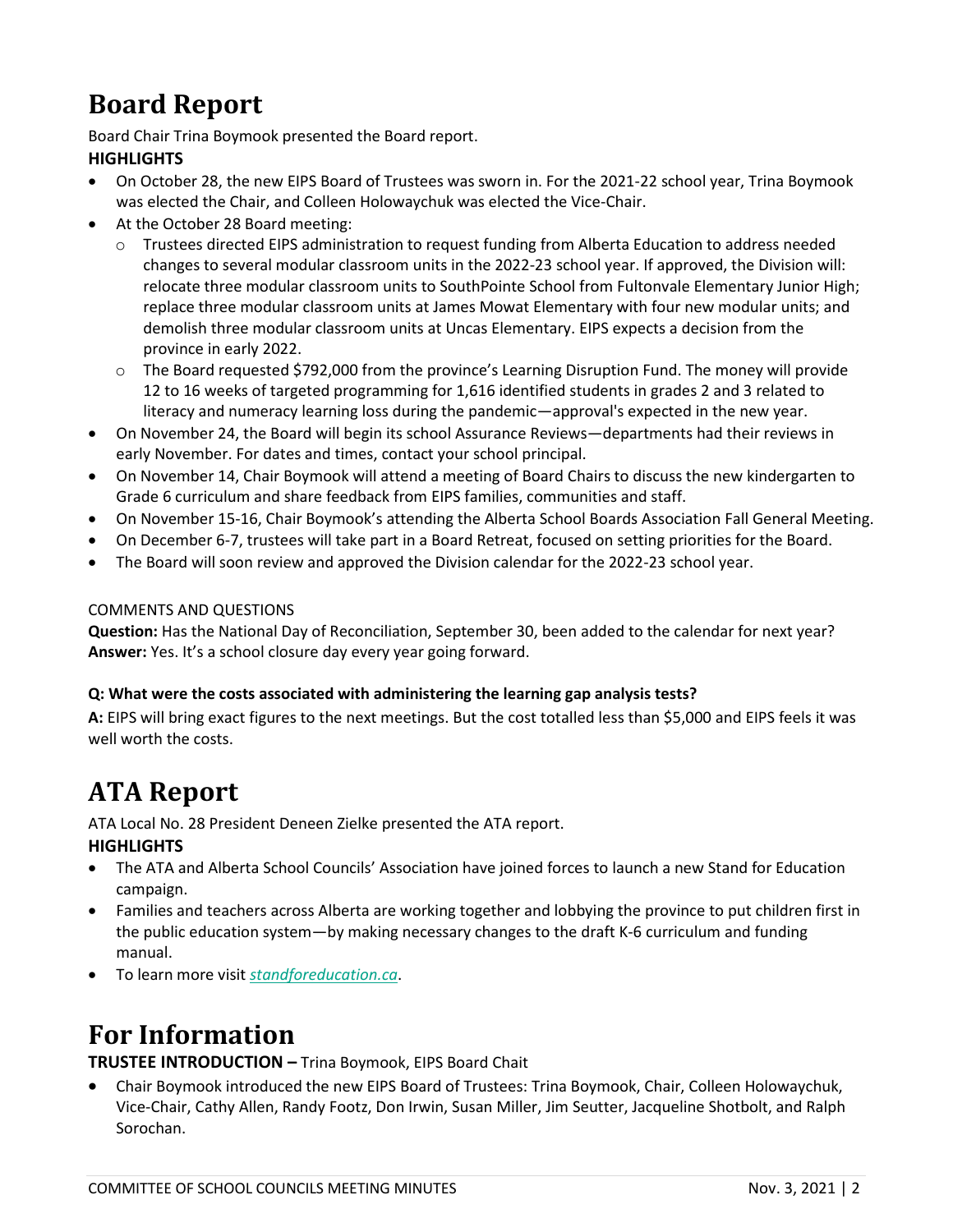**ASCA UPDATE –** Krista Scott and Jacquie Surgenor, COSC members and ASCA Board directors

- All school councils are members of the Alberta School Councils' Association (ASCA).
- Jacquie Surgenor discussed the history ASCA had with developing the draft curriculum under the NDP Government.
- Under the current government, ASCA has not been asked by the government to help with parental input.
- ASCA will have a member engagement opportunity in November—circulated through its *School Council eNews* and [website.](https://www.albertaschoolcouncils.ca/)
- [Meeting Mondays](https://www.albertaschoolcouncils.ca/school-councils/webinars/meeting-mondays) and [Webinar Wednesdays](https://www.albertaschoolcouncils.ca/school-councils/webinars/webinar-wednesdays) are continuing this year and are available to all members. See the ASCA website for upcoming sessions.

#### **CAREGIVER SERIES UPDATE –** Lesley Bowman, COSC Chair

- The November [Caregiver Series](https://drive.google.com/file/d/1JiHNhNSJvXjNVskOsIihVXduFoTlof4p/view?usp=sharing) schedule is now available.
- Offered through Alberta Health Services, the sessions are informative and valuable.
- Bowman encouraged members to review the November [Caregiver Series](https://drive.google.com/file/d/1JiHNhNSJvXjNVskOsIihVXduFoTlof4p/view?usp=sharing) calendar.

#### **SHERWOOD HEIGHTS JUNIOR HIGH REPLACEMENT SCHOOL WEBSITE –** Lesley Bowman, COSC Chair,

and Jacquie Surgenor, COSC member

- Surgenor provided a brief update on the work being done to help with the initiative for the Sherwood Heights Junior High Replacement website.
- The Board's done a wonderful job advocating to the province, but they can only do so much.
- Surgenor shared a website, an information site for community members.
- All of the information gathered to date is posted on the site.
- COSC members are encouraged to share the information and help support the initiative.
- The website: *[replacesherwoodheights.ca](http://www.replacesherwoodheights.ca/)*.

### **New Business**

**SCHOOL AND RCMP RELATIONSHIP –** Dale Kendall, Strathcona County RCMP Superintendent, and Tom Sutton, Director of Strathcona County RCMP and Enforcement Services

- Tom Sutton and Dale Kendall, with the Strathcona County RCMP, gave a presentation on the relationship between law enforcement and schools.
- The RCMP just reinstated the School Resource Officer Program.
- Currently, there are five school resource officers working co-operatively with schools.
- Their role is to proactively identify and address school concerns and build relationships between communities, schools and police.
- The officers work closely with the Strathcona County Family and Community Services staff to work with families and students to share supports and resources.
- The school resource officers are active in senior high schools and the feeder schools to those senior highs.
- To date, the feedback is overwhelmingly positive about having the school resource officers back.
- Other support programs and initiatives include:
	- o D.A.R.E.
	- o Violence Threat Risk Assessment (VTRA)
	- o Strathcona County School Traffic Safety Partnership
- Additional information:
	- o [Strathcona County](https://www.strathcona.ca/)
		- o [RCMP and Enforcement Services](https://www.strathcona.ca/councilcounty/administration/departments/rcmp-and-enforcement-services)
		- o [School Traffic Safety Partnership](http://www.schooltrafficsafety.com/)
		- o [D.A.R.E.](https://dare.org/d-a-r-e-canada)
		- o [VTRA](https://www.nactatr.com/vtra.html)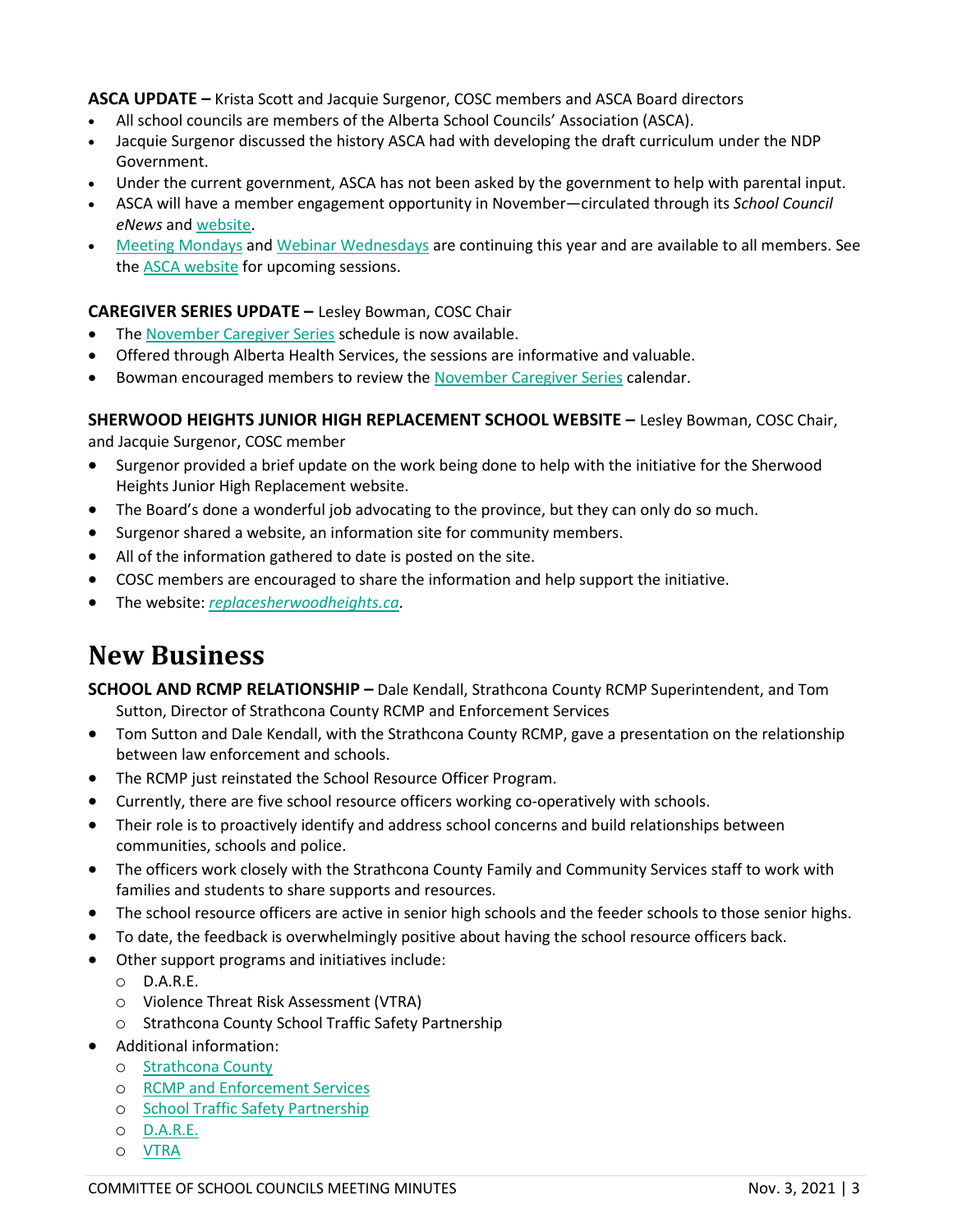#### **COVID-19 UPDATE –** Sandra Stoddard, EIPS Associate Superintendent

- Sandra Stoddard, the Associated Superintendent, provided an update on the COVID 19 situation.
- The Division now requires staff, visitors and volunteers to provide proof of vaccination to enter an EIPS facility.
- Staff must be fully vaccinated by Dec. 1, 2021. If they aren't fully vaccinated, they have to provide a negative PCR test every 72 hours.
- Also reviewed were some of the Division's COVID 19 protocols, available in the *[EIPS Operations Guidelines](https://www.eips.ca/download/361973)  [2021-22](https://www.eips.ca/download/361973)*.
- The province will so start offering targeted at-home rapid tests to schools in outbreak status. Testing is voluntary and administered at home by a student or adult.
- School-based meetings—for example, school council meetings—are encouraged to take place virtually. Face-to-face meetings can take place at the principal's discretion.
- At the current time, zero schools are in outbreak status.

#### COMMENTS AND QUESTIONS

**Question:** When will microwaves be available to students again? Can students not hand sanitize before they use a microwave?

**Answer:** Stoddard will followup. The Division will discuss with the Occupational Health and Safety Specialist.

#### **SCHOOL COUNCIL GRANT –** Sandra Stoddard, EIPS Associate Superintendent

- Stoddard discussed the \$500 School Council Grant the government's providing each school council to help engage parents.
- All funds will go to EIPS for distribution.
- The concern: not every school council has their own bank account and it's a lot of work to open a bank account for each school council and deposit the money.
- The grant has strict criteria around what the money can be used for.
- School councils can use it for professional learning and engagement activities.
- One idea is to allocate all the money to COSC to collectively work with all the school councils for professional learning and speaker series.
- Lesley Bowman reiterated each school council knows what their school needs. She encourages everyone to take this discussion back to their school council and determine what is important.
- Further discussion will take place at the January COSC meeting.

#### COMMENTS AND QUESTIONS

**Question:** Do funds have to be used by the end of this school year? **Answer:** The funds must be used by the end of this school year.

#### **EIPS ASSURANCE REVIEW –** Sandra Stoddard, EIPS Associate Superintendent

- The new assurance framework goal is to build public trust in the public education system and confindence it's meeting the needs of students.
- For EIPS, part of the process includes:
	- $\circ$  Annually, submitting an education plan and annual results to Alberta Education.
	- $\circ$  Engaging students, families, staff and community members in the planning process to establish key priorities.
	- o Sharing the results, progress and priority strategies with the school community.
- The Assurance Reviews are a key part of demonstrating assurance and accountability.
- Stoddard discussed the reporting process for principals to address progress on each school's three goals it's the same process for all schools within EIPS to ensure accurate reporting and data.